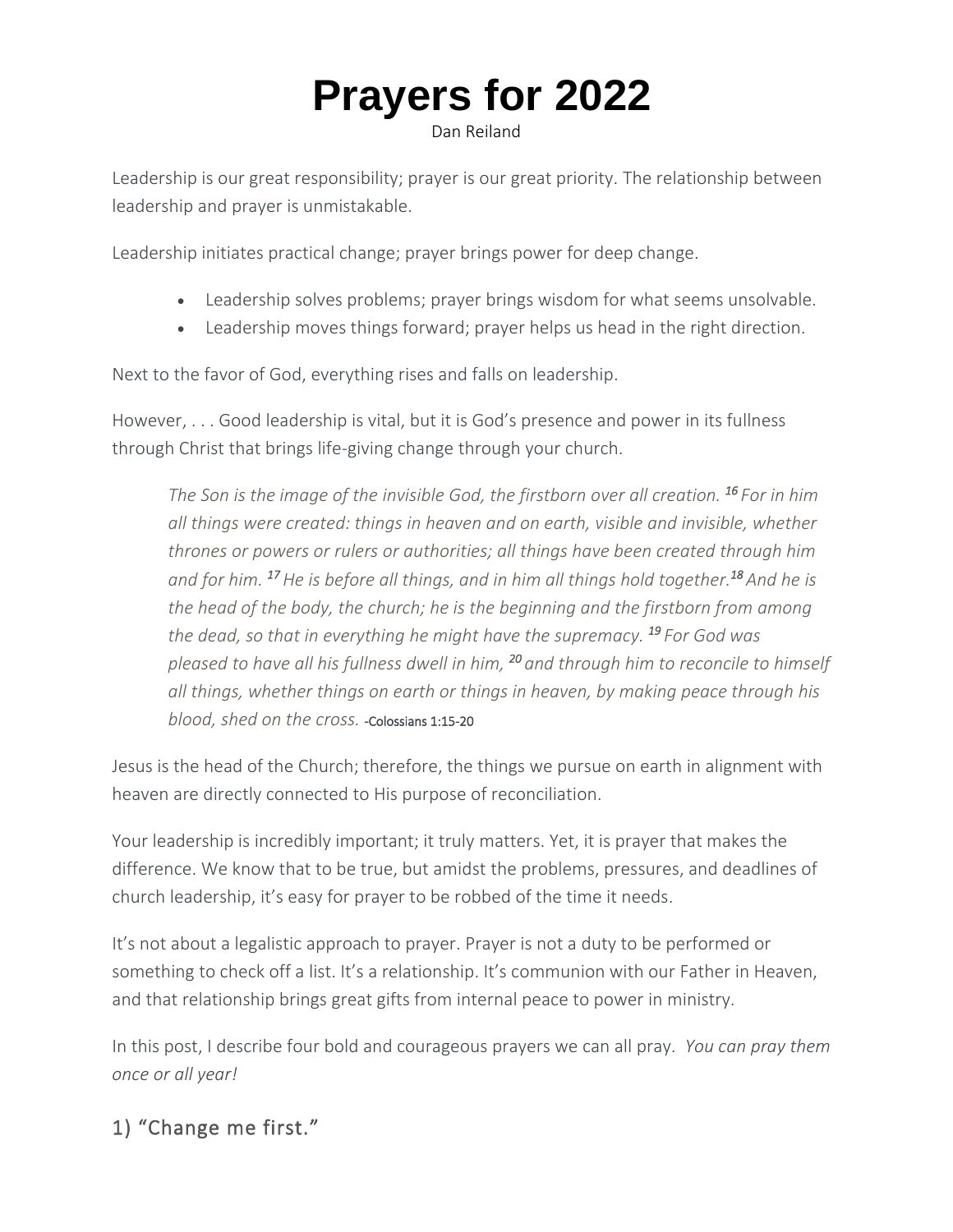"Change me," This is certainly a courageous prayer. Leaders go first, so if we are helping people change, we need to change first. Change what?! Exactly. Sometimes we don't know or can't see it.

Do you occasionally take a moment to ask God to "search your heart?"

*Search me, God, and know my heart; test me and know my anxious thoughts. See if there is any offensive way in me and lead me in the way everlasting.*

#### -Psalm 139:23-24

That's a great prayer! There may not be a dramatic need for change in your life, but it's wise to acknowledge there is always room for a closer walk with Jesus, and that always calls for change at a heart level.

Other times we know exactly what changes need to occur, and we ask God for the courage and power to make those changes.

- What are your temptations and weak areas?
- What is your leadership kryptonite?

Courageous prayers will make a difference.

### 2) "Your Kingdom come; your will be done."

Jesus taught us to pray this way. "Your kingdom come, your will be done, on earth as it is in heaven." (Matt 6:10) This is a big, bold, and courageous prayer!

God's overall purpose and plan is not a mystery; scripture makes it clear. Still, we often face situations that are out of our control. Gratefully, however, they are not out of God's control.

Most of us prefer the ability to "see around the corner" and lead our churches with at least a sense of what's ahead. Even if we can't predict the future, we like leaning into what is predictable. None of us could have seen a worldwide pandemic coming, with all its impacts and implications, but God is still in control.

Trusting God completely in the fulfillment of His Kingdom over our desire to be in control is not easy. Still, it's necessary, and pursuing His will over our preferences requires courage.

This prayer has the potential to usher in some of the most incredible possibilities we could ever imagine!

- Your Kingdom come.
- Your will be done.